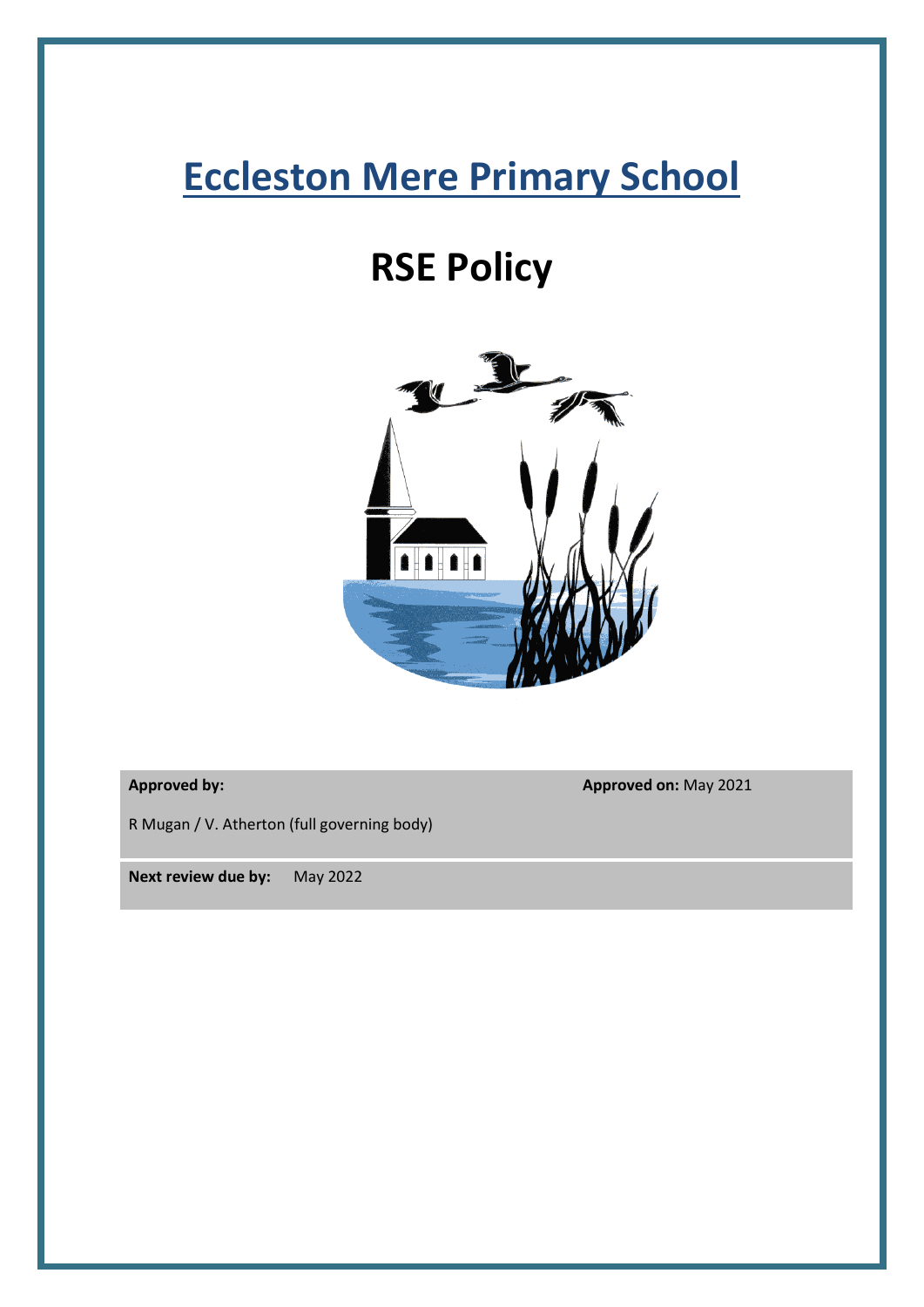# **Contents**

#### [Statement of intent](#page-2-0)

- 1. [Legal framework](#page-2-1)
- 2. Aims for our RSHE curriculum
- 3. Rationale for the way we deliver RSE
- 4. Roles and responsibilities
- 5. Organisation of the curriculum
- 6. Consultation with parents
- 7. [Relationships education overview](#page-6-0)
- 8. Health education overview
- 9. Sex Education
- 10. [Delivery of the curriculum](#page-12-0)
- 11. [Working with external experts](#page-14-0)
- 12. Inclusion
- 13. [Curriculum links](#page-15-0)
- 14. [Withdrawing from the subjects](#page-16-0)
- 15. [Staff training](#page-16-1)
- 16. [Confidentiality](#page-17-0)
- 17. [Monitoring](#page-17-1)
- 18. [Monitoring and review](#page-17-2)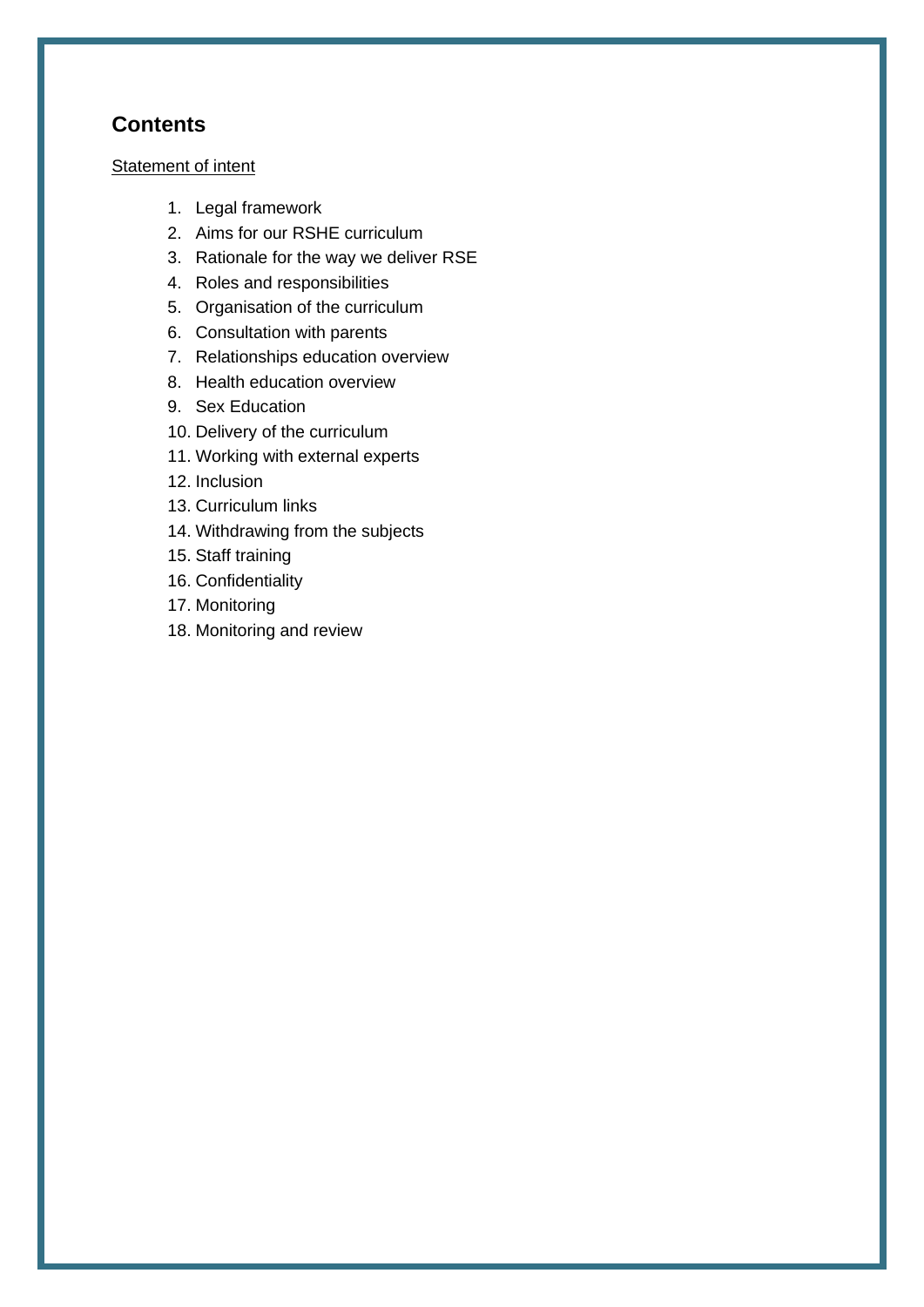# <span id="page-2-0"></span>**Statement of intent**

At Eccleston Mere, we understand that pupils must be provided with an education that prepares them for the opportunities, responsibilities and experiences of adult life. A key part of this relates to relationships education, which must be delivered to every primary-aged pupil. Primary schools also have the option to decide whether pupils are taught sex education. Statefunded primary schools are also required to teach health education.

Relationships education focusses on giving pupils the knowledge they need to make informed decisions about their wellbeing, health and relationships, and to build their self-efficacy. Health education focusses on equipping pupils with the knowledge they need to make good decisions about their own health and wellbeing.

We understand our responsibility to deliver a high-quality, age appropriate and evidencebased relationships, sex and health curriculum for all our pupils. This policy sets out the framework for our relationships, sex and health curriculum, providing clarity on how it is informed, organised and delivered.

# <span id="page-2-1"></span>**Legal framework**

- 1.1. This policy has due regard to legislation and statutory guidance including, but not limited to, the following:
	- Section 80A of the Education Act 2002
	- Children and Social Work Act 2017
	- The Relationships Education, Relationships and Sex Education and Health Education (England) Regulations 2019
	- Equality Act 2010
	- DfE (2019) 'Relationships Education, Relationships and Sex Education (RSE) and Health Education'
	- DfE (2013) 'Science programmes of study: key stages 1 and 2'
	- DfE (2020) 'Teaching about relationships, sex and health'
- 1.2. This policy operates in conjunction with the following school policies:
	- Child Protection and Safeguarding Policy
	- Behavioural Policy
	- SEND Policy
	- Inclusion Policy
	- Equal Opportunities Policy
	- Anti-Bullying Policy
	- E-safety Policy
	- Visitor Policy

# **Aims for our RSHE curriculum**

- To develop the confidence to talk, listen and think about feelings and relationships
- To provide accurate information e.g. names for body parts
- To learn in a safe and supportive environment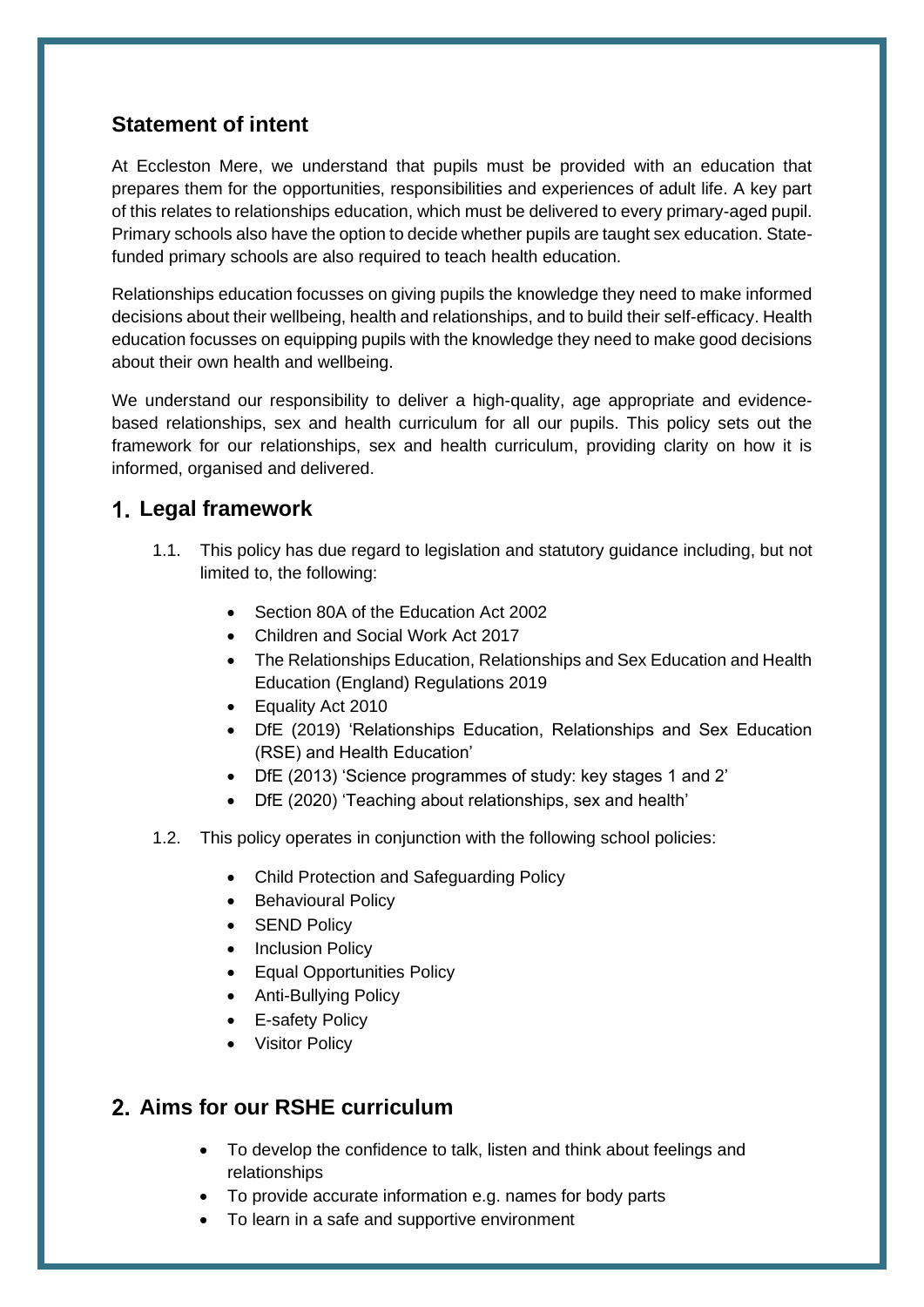- Opportunities to discuss common issues and worries
- The chance to see and celebrate what are normal, healthy, respectful relationships
- Prevent sexist, sexual, homophobic and transphobic language and bullying
- Know and understand about emotional, social and physical changes at puberty
- Know and understand about reproduction
- How to recognise when relationships are not healthy
- How to keep safe online and offline
- Promote mental health and well-being
- Know where and how to seek information and advice when help is needed

## **Rationale for the way we deliver RSE**

Effective Relationships and Sex Education can make a significant contribution to the development of the personal skills needed by pupils if they are to establish and maintain relationships. It also enables children and young people to make responsible and informed decisions about their health and well-being. At Eccleston Mere, RSE is taught throughout school from Reception to Year 6. It is taught predominantly through PSHE, school values and assemblies, although other curriculum areas contribute to coverage of objectives (such as Science and English).

More specifically in KS2 it is taught through the Jigsaw Scheme of work which is accredited by the PSHE Association. This scheme of work was selected because we feel it fulfils the needs of our pupils as well as meeting our obligations to provide statutory Relationships and Health Education.

We have a clear long-term plan and progression document which enables us to ensure that children are taught age appropriate knowledge and skills which supports them to develop spiritually, morally, socially and culturally. This policy sets out our school's approach to statutory Relationships Education and non-statutory Sex Education.

## **Roles and responsibilities**

4.1. The governing body is responsible for:

- Ensuring all pupils make progress in achieving the expected educational outcomes.
- Ensuring the curriculum is well led, effectively managed and well planned.
- Evaluating the quality of provision through regular and effective selfevaluation.
- Ensuring teaching is delivered in ways that are accessible to all pupils with SEND.
- Providing clear information for parents on subject content and their rights to request that their children are withdrawn.
- Making sure the subjects are resourced, staffed and timetabled in a way that ensures the school can fulfil its legal obligations.
- .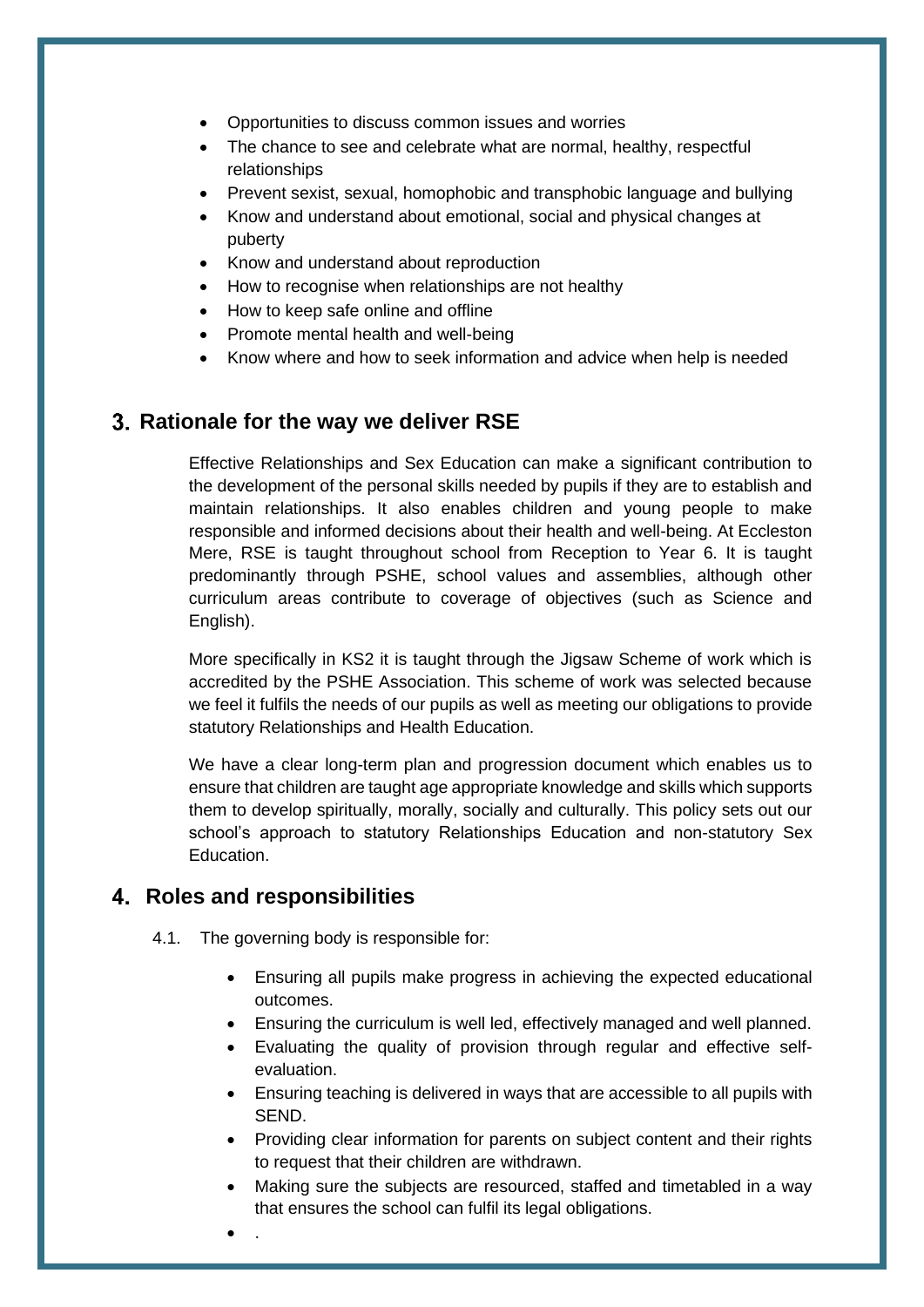- 4.2. The headteacher is responsible for:
	- The overall implementation of this policy.
	- Ensuring staff are suitably trained to deliver the subjects.
	- Ensuring that parents are fully informed of this policy.
	- Reviewing requests from parents to withdraw their children from the subjects.
	- Discussing requests for withdrawal with parents.
	- Organising alternative education for pupils, where necessary, that is appropriate and purposeful.
	- Reporting to the governing board on the effectiveness of this policy.
	- Reviewing this policy on an annual basis.
- 4.3. The subject leader is responsible for:
	- Overseeing the delivery of the subjects.
	- Ensuring the subjects are age-appropriate and high-quality.
	- Ensuring teachers are provided with adequate resources to support teaching of the subjects.
	- Ensuring the school meets its statutory requirements in relation to the relationships, sex and health curriculum.
	- Ensuring the relationships, sex and health curriculum is inclusive and accessible for all pupils.
	- Working with other subject leaders to ensure the relationships, sex and health curriculum complements, but does not duplicate, the content covered in the national curriculum.
	- Monitoring and evaluating the effectiveness of the subjects and providing reports to the headteacher.
- 4.4. The appropriate teachers are responsible for:
	- Delivering a high-quality and age-appropriate relationships, sex and health curriculum in line with statutory requirements.
	- Using a variety of teaching methods and resources to provide an engaging curriculum that meets the needs of all pupils.
	- Ensuring they do not express personal views or beliefs when delivering the programme.
	- Modelling positive attitudes to relationships, sex and health education.
	- Responding to any safeguarding concerns in line with the Child Protection and Safeguarding Policy.
	- Acting in accordance with planning, monitoring and assessment requirements for the subjects.
	- Liaising with the SENCO to identify and respond to individual needs of pupils with SEND.
	- Working with the relationships, sex and health education subject leader to evaluate the quality of provision.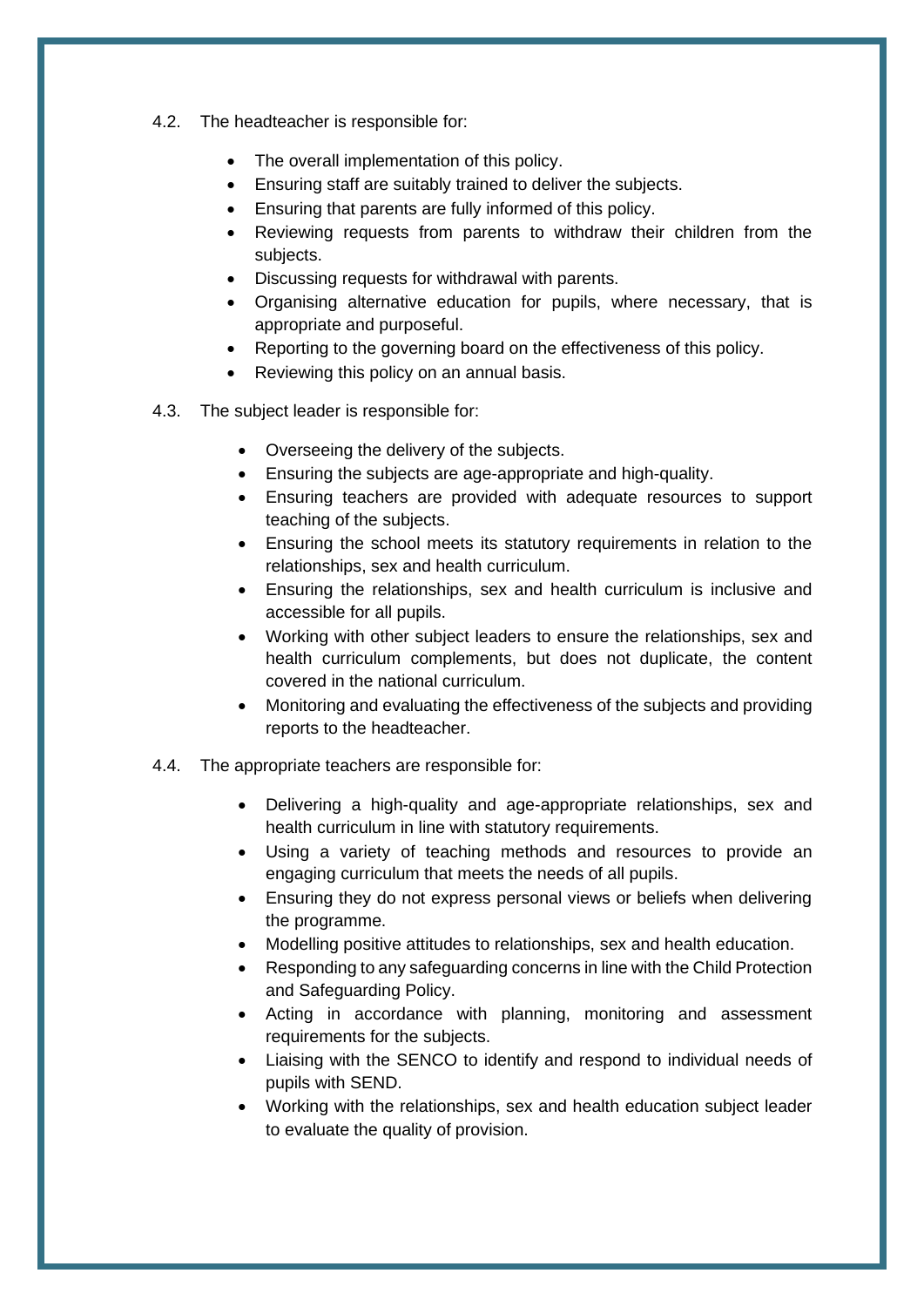- 4.5. The SENCO is responsible for:
	- Advising teaching staff how best to identify and support pupils' individual needs.
	- Advising staff on the use of TAs in order to meet pupils' individual needs.

# **Organisation of the curriculum**

- 5.1. Every primary school is required to deliver statutory relationships education and health education.
- 5.2. For the purpose of this policy, "relationships and sex education" is defined as teaching pupils about healthy, respectful relationships, focussing on family and friendships, in all contexts, including online, as well as developing an understanding of human sexuality.
- 5.3. For the purpose of this policy, "health education" is defined as teaching pupils about physical health and mental wellbeing, focussing on recognising the link between the two and being able to make healthy lifestyle choices.
- 5.4. The delivery of the relationships education and of health education coincide with one another and will be delivered as part of the school's PSHE curriculum.
- 5.5. The relationships and health curriculum has been organised in line with the statutory requirements outlined in the DfE (2019) 'Relationships, Education, Relationships and Sex Education (RSE) and Health Education' [guidance.](https://www.gov.uk/government/publications/relationships-education-relationships-and-sex-education-rse-and-health-education)
- 5.6. The relationships and health curriculum takes into account the views of teachers, pupils and parents. We are dedicated to ensuring our curriculum meets the needs of the whole-school community.
- 5.7. We consult with parents, pupils and staff in the following ways:
	- Online surveys
	- Focus groups
	- (Virtual) Meetings
	- Newsletters and letters
	- Provision of planning and policy documents on the school website
- 5.8. Any parent, teacher or pupil wishing to provide feedback about the curriculum can do so at any time during the academic year by:
	- Organising a meeting with the headteacher
	- Emailing ecclestonmere@sthelens.org.uk
- 5.9. The school has organised a curriculum that is age-appropriate for pupils within each year group, based on the views of teachers, parents and pupils.
- 5.10. When organising the curriculum, the religious backgrounds of all pupils will be considered, so that the topics that are covered are taught appropriately.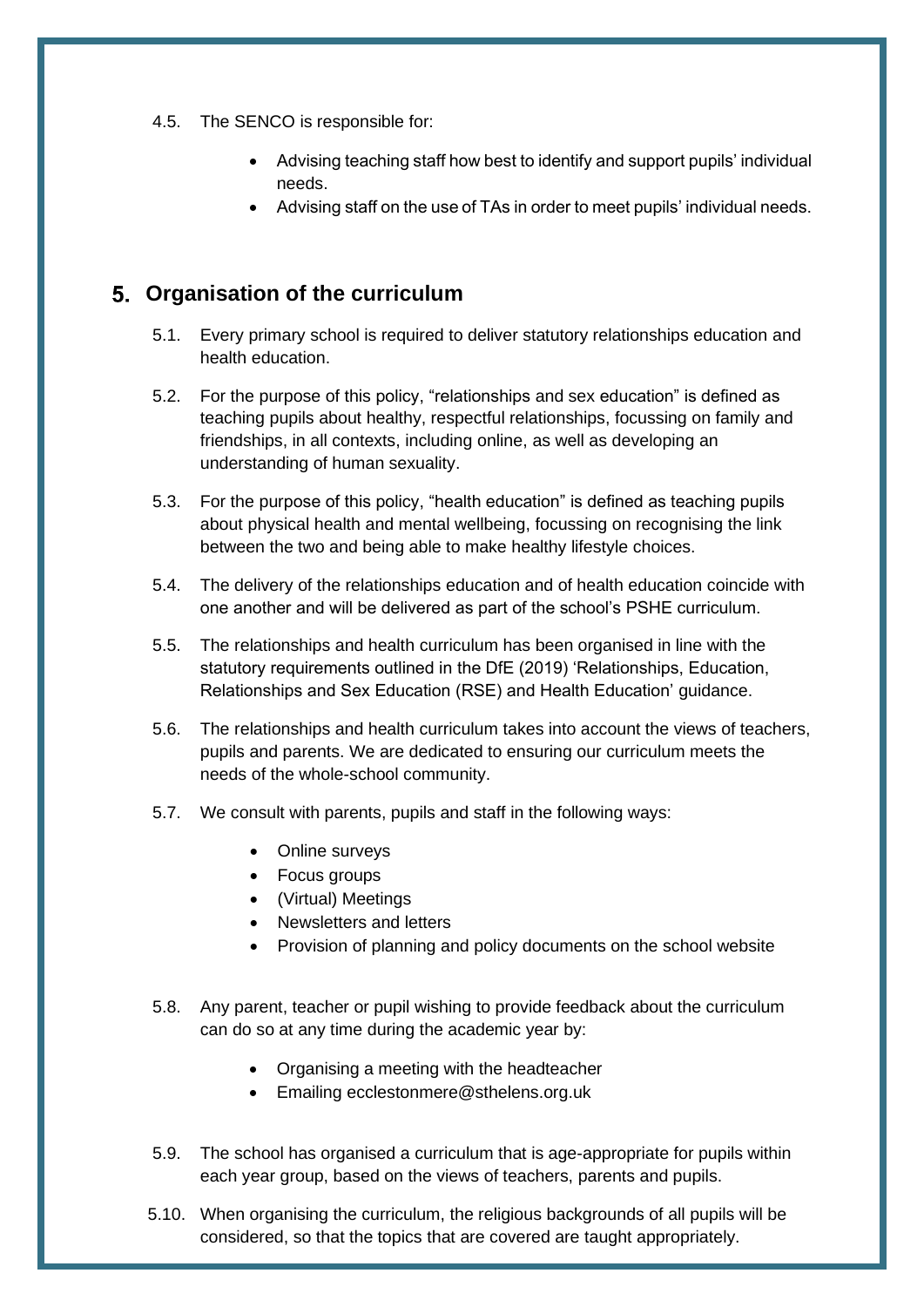# **6 Consultation with parents and carers**

- 6.1. The school understands the important role parents play in enhancing their children's understanding of relationships, sex and health. Similarly, we also understand how important parents' views are in shaping the curriculum.
- 6.2. The school works closely with parents by establishing open communication all parents are consulted in the development and delivery of the curriculum, as outlined in section 5 of this policy.
- 6.3. Parents are provided with the following information:
- 6.4. The content of the relationships, sex and health curriculum
- 6.5. The delivery of the relationships, sex and health curriculum, including what is taught in each year group
- 6.6. The legalities surrounding withdrawing their child from the subjects
- 6.7. The resources that will be used to support the curriculum
- 6.8. The school aims to build positive relationships with parents by inviting them into school to discuss what will be taught, address any concerns and help parents in managing conversations with their children on the issues covered by the curriculum.
- 6.9. Parents are consulted in the review of the curriculum and this policy and are encouraged to provide their views at any time.

## <span id="page-6-0"></span>**7 Relationships education overview**

As part of our PSHE/Relationships Education programme of study, children will be taught what a relationship is; the different types of relationships they might have e.g. with family member, friends, and other adults; the importance of healthy and secure relationships to wellbeing; what constitutes a healthy relationship, in person and online; how to set and observe appropriate boundaries in relationships; how to recognise when a situation is unsafe; strategies for dealing with situations that they find uncomfortable or that are unsafe; and sources of help and advice.

A summary of the key objectives of the statutory Relationships Education Curriculum is set out below.

#### **Families and people who care for me**

- 7.1. By the end of primary school, pupils should know:
	- That families are important for them growing up because they can give love, security and stability.
	- The characteristics of healthy family life, commitment to each other, including in times of difficulty, protection and care for children and other family members, the importance of spending time together and sharing each other's lives.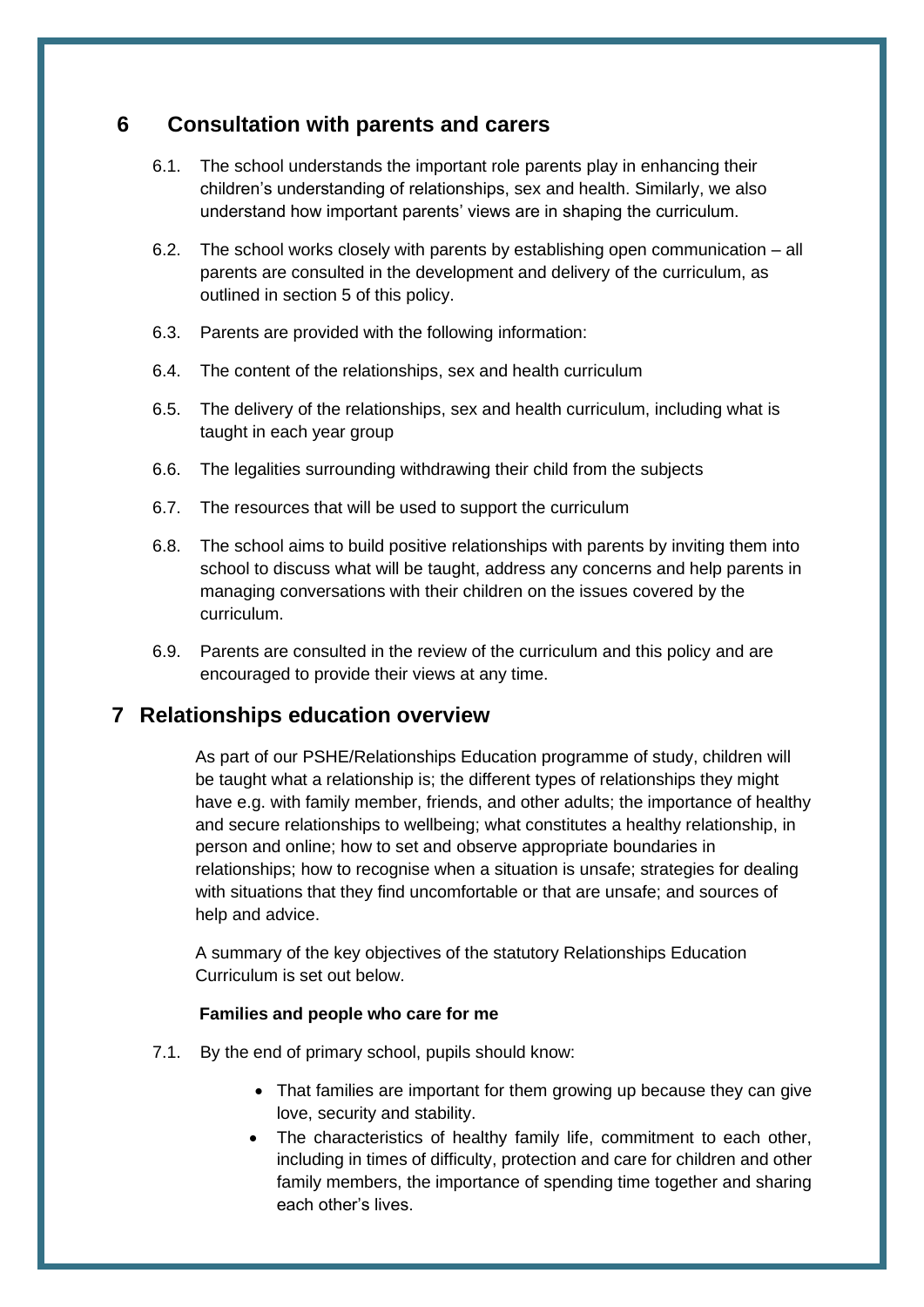- That others' families, either in school or in the wider world, sometimes look different from their family, but that they should respect those differences and know that other children's families are also characterised by love and care.
- That stable, caring relationships, which may be of different types, are at the heart of happy families, and are important for children's security as they grow up.
- That marriage represents a formal and legally recognised commitment of two people to each other which is intended to be lifelong.
- How to recognise if family relationships are making them feel unhappy or unsafe, and how to seek help or advice from others if needed.

#### **Caring friendships**

- 7.2. By the end of primary school, pupils should know:
	- How important friendships are in making us feel happy and secure, and how people choose and make friends.
	- The characteristics of friendships, including mutual respect, truthfulness, trustworthiness, loyalty, kindness, generosity, trust, sharing interests and experiences, and support with problems and difficulties.
	- That healthy friendships are positive and welcoming towards others, and do not make others feel lonely or excluded.
	- That most friendships have ups and downs, but that these can often be worked through so that the friendship is repaired or even strengthened, and that resorting to violence is never right.
	- How to recognise who to trust and who not to trust.
	- How to judge when a friendship is making them feel unhappy or uncomfortable.
	- How to manage conflict.
	- How to manage different situations and how to seek help from others if needed.

#### **Respectful relationships**

- 7.3. By the end of primary school, pupils should know:
	- The importance of respecting others, even when they are very different from them (for example, physically, in character, personality or backgrounds), make different choices, or have different preferences or beliefs.
	- Which practical steps they can take in a range of different contexts to improve or support respectful relationships.
	- The conventions of courtesy and manners.
	- The importance of self-respect and how this links to their own happiness.
	- That in school and wider society they can expect to be treated with respect by others, and that in turn they should show due respect to others, including those in positions of authority.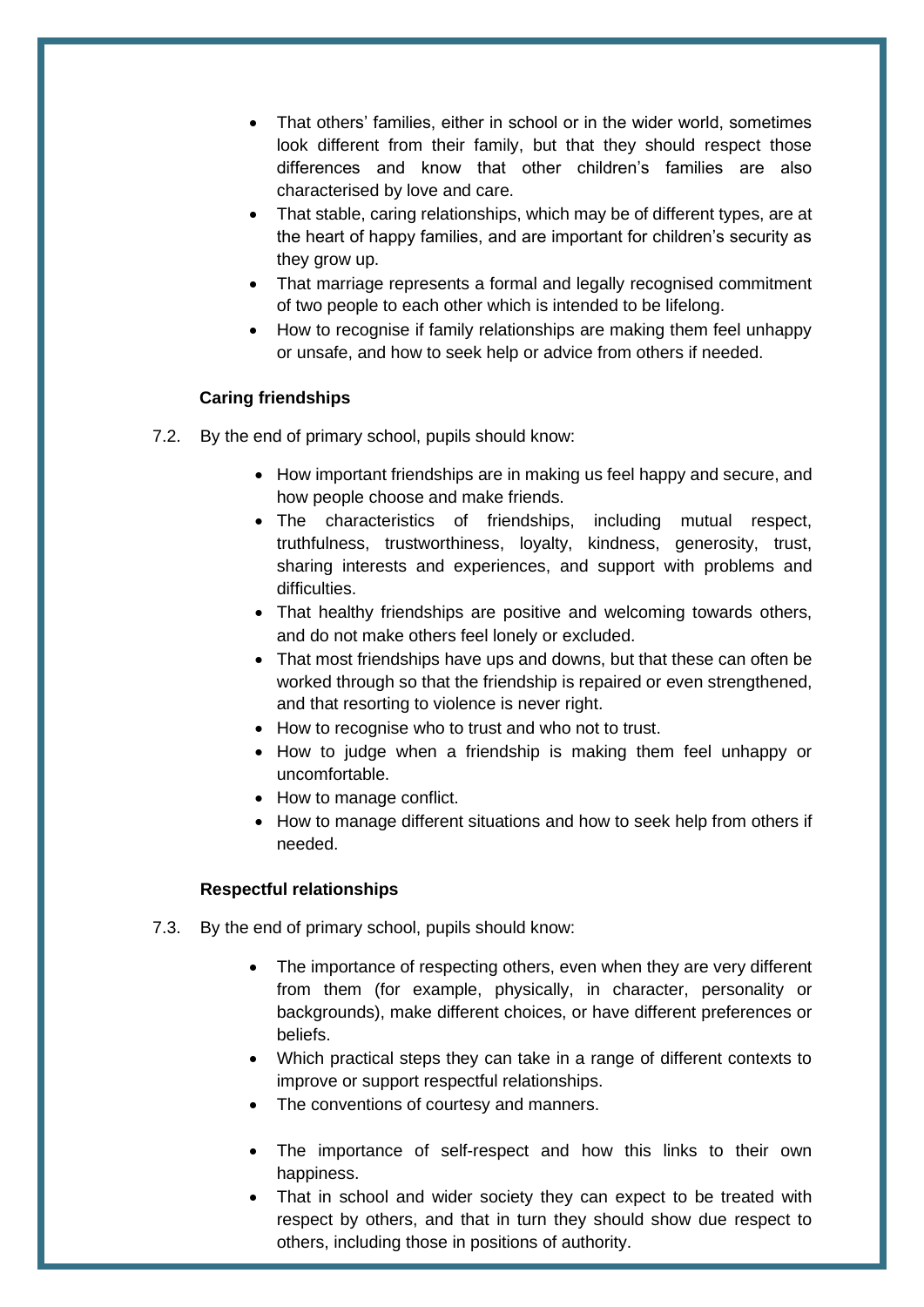- About the different types of bullying (including cyberbullying), the impact of bullying, responsibilities of bystanders to report bullying to an adult, and how to seek help.
- What a stereotype is, and how they can be unfair, negative or destructive.
- The importance of permission-seeking and giving in relationships with friends, peers and adults.

#### **Online relationships**

- 7.4. By the end of primary school, pupils should know:
	- That people sometimes behave differently online, including pretending to be someone they are not.
	- That the same principles apply to online relationships as to face-to-face relationships, including the importance of respect for others online, even when we are anonymous.
	- The rules and principles for keeping safe online.
	- How to recognise harmful content and contact online, and how to report these.
	- How to critically consider their online friendships and sources of information.
	- The risks associated with people they have never met.
	- How information and data is shared and used online.

#### **Being safe**

- 7.5. By the end of primary school, pupils should know:
	- What sorts of boundaries are appropriate in friendships with peers and others – including in a digital context.
	- About the concept of privacy and the implications of it for both children and adults.
	- That it is not always right to keep secrets if they relate to being safe.
	- That each person's body belongs to them, and the differences between appropriate and inappropriate or unsafe physical, and other, contact.
	- How to respond safely and appropriately to adults they may encounter, including online, who they do not know.
	- How to recognise and report feelings of being unsafe or feeling bad about any adult.
	- How to ask for advice or help for themselves and others, and to keep trying until they are heard.
	- How to report concerns or abuse, and the vocabulary and confidence needed to do so.
	- Where to seek advice, for example, from their family, their school and other sources.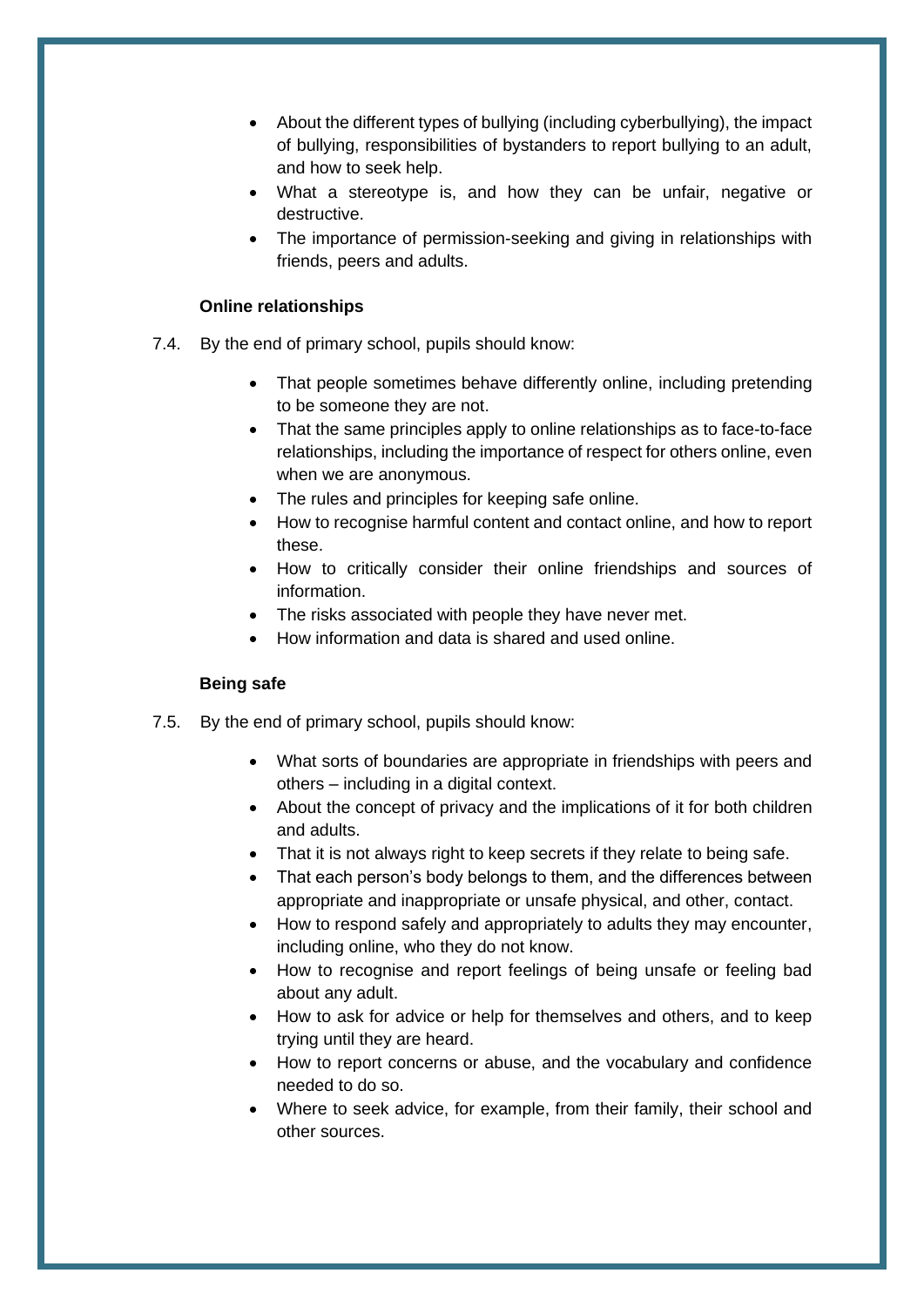# **8. Health education overview**

8.1. The focus at primary level is teaching the characteristics of good physical health and mental wellbeing.

### **Mental wellbeing**

- 8.2. By the end of primary school pupils will know:
	- That mental wellbeing is a normal part of daily life, in the same way as physical health.
	- That there is a normal range of emotions, e.g. happiness, sadness, anger, fear, surprise and nervousness.
	- The scale of emotions that humans experience in response to different experiences and situations.
	- How to recognise and talk about their emotions, including having a varied vocabulary of words to use when talking about their own and others' feelings.
	- How to judge whether what they are feeling and how they are behaving are appropriate and proportionate.
	- The benefits of physical exercise, time outdoors, community participation, and voluntary and service-based activity on mental wellbeing and happiness.
	- Simple self-care techniques, including the importance of rest, time spent with friends and family, and the benefits of hobbies and interests.
	- How isolation and loneliness can affect children, and that it is very important they seek support and discuss their feelings with an adult.
	- That bullying (including cyberbullying) has a negative and often lasting impact on mental wellbeing.
	- Where and how to seek support (including recognising the triggers for seeking support), extending to who in school they should speak to if they are worried about themselves or others.
	- That it is common to experience mental ill health and, for the many people who do, the problems can be resolved if the right support is made available, especially if accessed early enough.

### **Internet safety and harms**

- 8.3. By the end of primary school, pupils will know:
	- That for most people, the internet is an integral part of life and has many benefits.
	- About the benefits of rationing time spent online.
	- The risks of excessive time spent on electronic devices.
	- The impact of positive and negative content online on their own and others' mental and physical wellbeing.
	- How to consider the effect of their online actions on others.
	- How to recognise and display respectful behaviour online.
	- The importance of keeping personal information private.
	- Why some social media, some computer games and online gaming are age-restricted.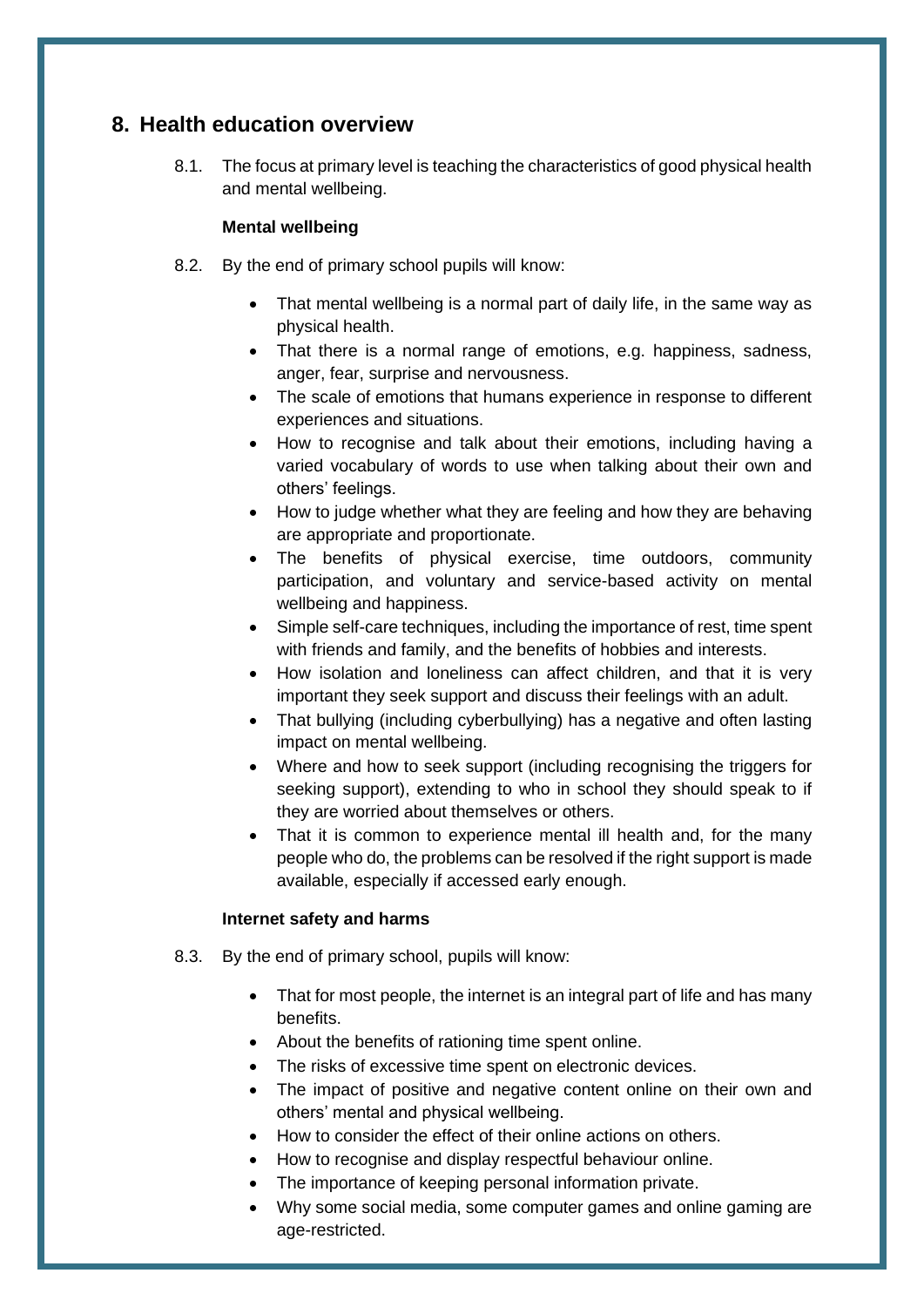- That the internet can also be a negative place where online abuse, trolling, bullying and harassment can take place, which can have a negative impact on mental health.
- How to be a discerning consumer of information online, including understanding that information, inclusive of that from search engines, is ranked, selected and targeted.
- Where and how to report concerns and get support with issues online.

#### **Physical health and fitness**

- 8.4. By the end of primary school, pupils will know:
	- The characteristics and mental and physical benefits of an active lifestyle.
	- The importance of building regular exercise into daily and weekly routines and how to achieve this, for example by walking or cycling to school, a daily active mile, or other forms of regular, vigorous exercise.
	- The risks associated with an inactive lifestyle, including obesity.
	- How and when to seek support, including which adults to speak to in school, if they are worried about their health.

#### **Healthy eating**

- 8.5. By the end of primary school, pupils will know:
	- What constitutes a healthy diet, including an understanding of calories and other nutritional content.
	- The principles of planning and preparing a range of healthy meals.
	- The characteristics of a poor diet and risks associated with unhealthy eating, including obesity, and other behaviours, e.g. the impact of alcohol on health.

#### **Drugs alcohol and tobacco**

- 8.6. By the end of primary school, pupils will know:
	- The facts about legal and illegal harmful substances and associated risks, including smoking, alcohol use and drug-taking.

#### **Health and prevention**

- 8.7. By the end of primary school, pupils will know:
	- How to recognise early signs of physical illness, such as weight loss or unexplained changes to the body.
	- About safe and unsafe exposure to the sun, and how to reduce the risk of sun damage, including skin cancer.
	- The importance of sufficient good-quality sleep for good health, and that a lack of sleep can affect weight, mood and ability to learn.
	- About dental health and the benefits of good oral hygiene and dental flossing, including regular check-ups at the dentist.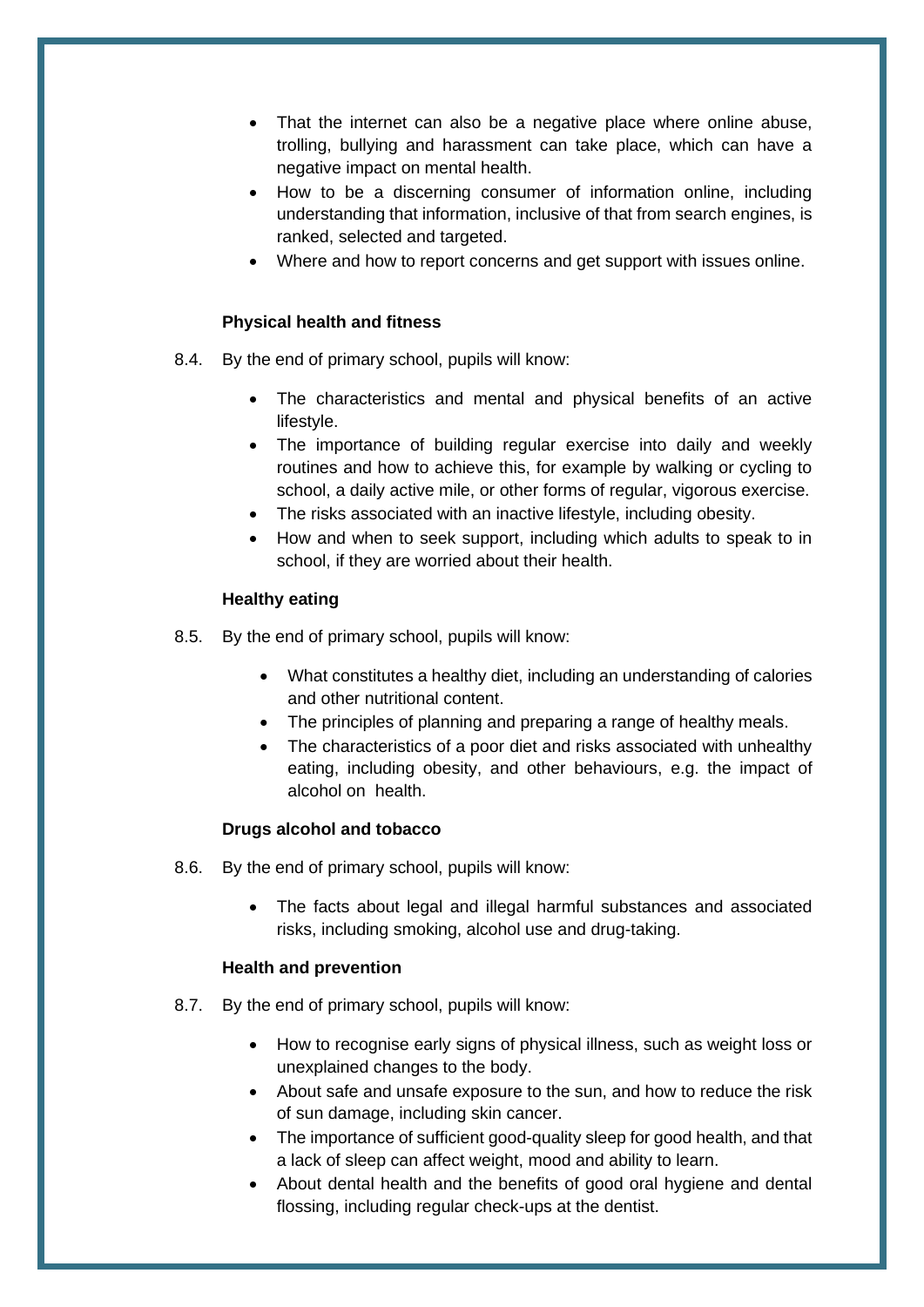- About personal hygiene and germs, including bacteria and viruses, how they are spread and treated, and the importance of hand washing.
- The facts and science relating to immunisation and vaccination.

#### **Basic first aid**

- 8.8. By the end of primary school, pupils will know:
	- How to make a clear and efficient call to emergency services if necessary.
	- Concepts of basic first-aid, for example dealing with common injuries, including head injuries.

#### **Changing adolescent body**

- 8.9. By the end of primary school, pupils will know:
	- Key facts about puberty and the changing adolescent body, particularly from age 9 through to age 11, including physical and emotional changes.
	- About menstrual wellbeing and key facts relating to the menstrual cycle.

# **9 Sex education**

- 9.1. All pupils must be taught the aspects of sex education outlined in the primary science curriculum – this includes teaching about the main external parts of the human body, how it changes as it grows from birth to old age, including puberty, and the reproductive process in some plants and animals.
- 9.2. The school is free to determine whether pupils should be taught sex education beyond what is required of the national curriculum.
- 9.3. At our school, we do teach pupils sex education beyond what is required of the science curriculum.
- 9.4. Parents are fully consulted in the organisation and delivery of our sex education curriculum, in accordance with section 5 and section 6 of this policy.
- 9.5. Parents are given the opportunity to advise on what should be taught through sex education.
- 9.6. The age and development of pupils is always considered when delivering sex education.

The grid below shows specific RSE content for each year group:

|        | Reception   Understanding feelings; family life, making friends, being |
|--------|------------------------------------------------------------------------|
|        | special; growing $up$ – how have I changed from baby to now;           |
|        | physical activity; healthy food; sleep; keeping clean; being safe;     |
|        | celebrations.                                                          |
| Year 1 | Recognise bullying and how to deal with it; celebrating                |
|        | differences between people; making new friends; keeping clean,         |
|        | being safe; medicine safety/safety with household items; road          |
|        | safety; linking health and happiness; changes in me; changes           |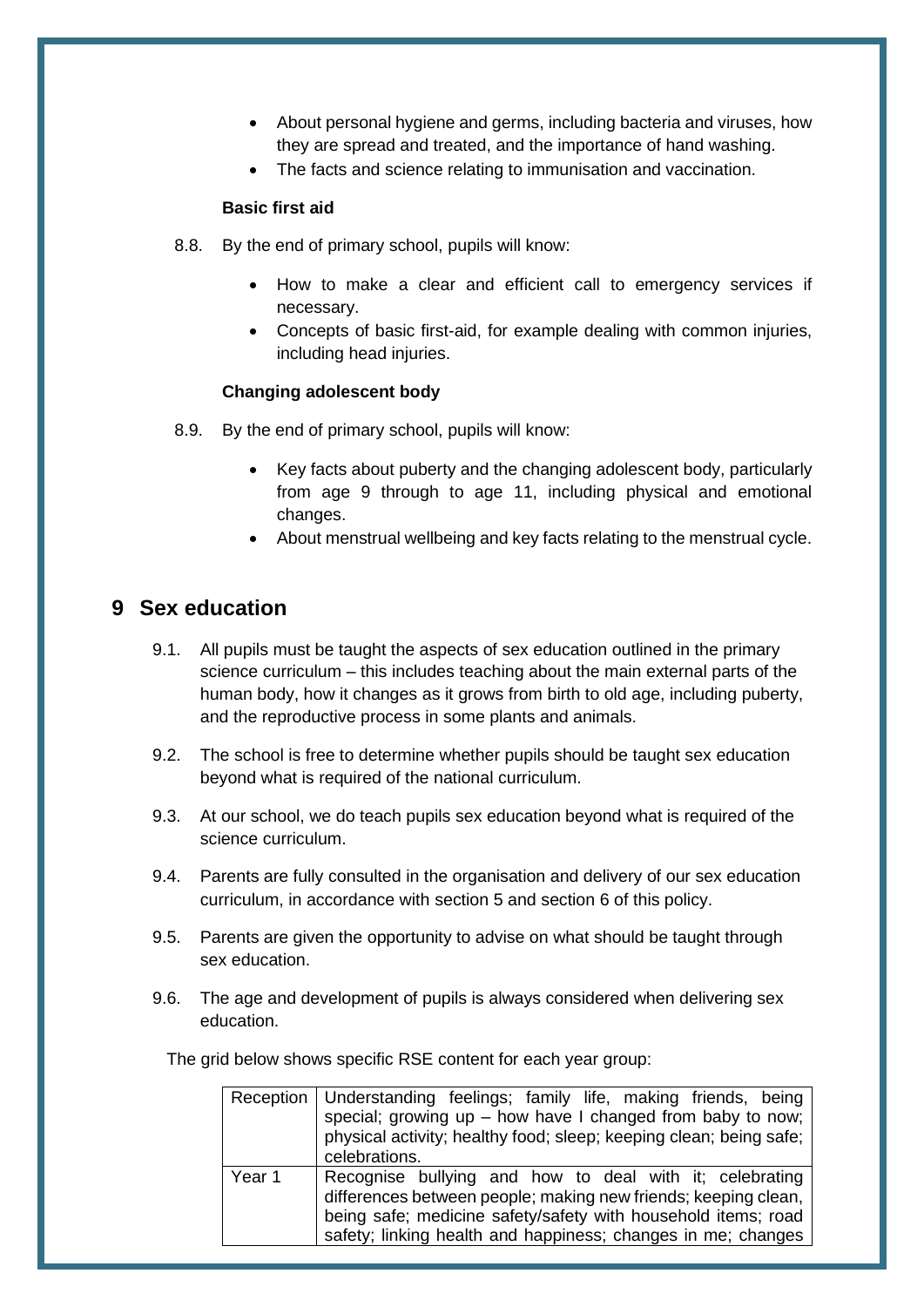|                   | since being a baby; linking growing and learning; coping with<br>change                                                                                                                                                                                                                                                                                                                                              |
|-------------------|----------------------------------------------------------------------------------------------------------------------------------------------------------------------------------------------------------------------------------------------------------------------------------------------------------------------------------------------------------------------------------------------------------------------|
| Year <sub>2</sub> | Assumptions and stereotypes about gender; understanding<br>bullying; standing up for self and others; celebrating difference<br>and remaining friends; learning with others; group co-operation;<br>different types of family; healthier choices; appreciate that some<br>parts of my body are private.                                                                                                              |
| Year <sub>3</sub> | Family roles and responsibilities; friendship and negotiation;<br>keeping safe online; being a global citizen; how my choices<br>affect others; awareness that others have different lives;<br>appreciation of family and friends; (NSPCC) self-respect; family<br>stereotypes; challenging my ideas; preparing for transition.                                                                                      |
| Year <sub>4</sub> | Jealousy; love and loss; memories of loved ones; getting on and<br>falling out; relationships beyond the family; showing appreciation<br>to people and animals; being unique; having a baby; girls and<br>puberty; confidence in change; accepting change; preparing for<br>transitions; environmental change.                                                                                                       |
| Year <sub>5</sub> | Self-recognition and worth; building self-esteem; safer online<br>communities; rights and responsibilities online; online gaming<br>and gambling; reducing screen time; dangers of online<br>grooming; self and body image; influence of online and media<br>on body image; puberty for girls; puberty for boys; conception<br>(incl. IVF); growing responsibility; coping with change; preparing<br>for transition. |
| Year <sub>6</sub> | Mental health; identifying mental health worries and sources of<br>support; love and loss; managing feelings; power and control;<br>assertiveness; technology safety; take responsibility<br>with<br>technology use; puberty and feelings; conception to birth;<br>reflections about change; physical attraction; respect and<br>consent; relationships; sexting; transition.                                        |

# <span id="page-12-0"></span>**10 Delivery of the curriculum**

10.1. The relationships, sex and health curriculum will be delivered as part of our PSHE curriculum.

Through effective organisation and delivery of the subject, we will ensure that:

- Core knowledge is sectioned into units of manageable size.
- The required content is communicated to pupils clearly, in a carefully sequenced way, within a planned scheme of work.
- Teaching includes sufficient and well-chosen opportunities and contexts for pupils to embed new knowledge so that it can be used confidently in real-life situations.
- 10.2. The curriculum is delivered proactively, such that it addresses issues in a timely way in line with current evidence on children's physical, emotional and sexual development.
- 10.3. Teaching of the curriculum reflects requirements set out in law, particularly the Equality Act 2010, so that pupils understand what the law does and does not allow, and the wider legal implications of the decisions they make.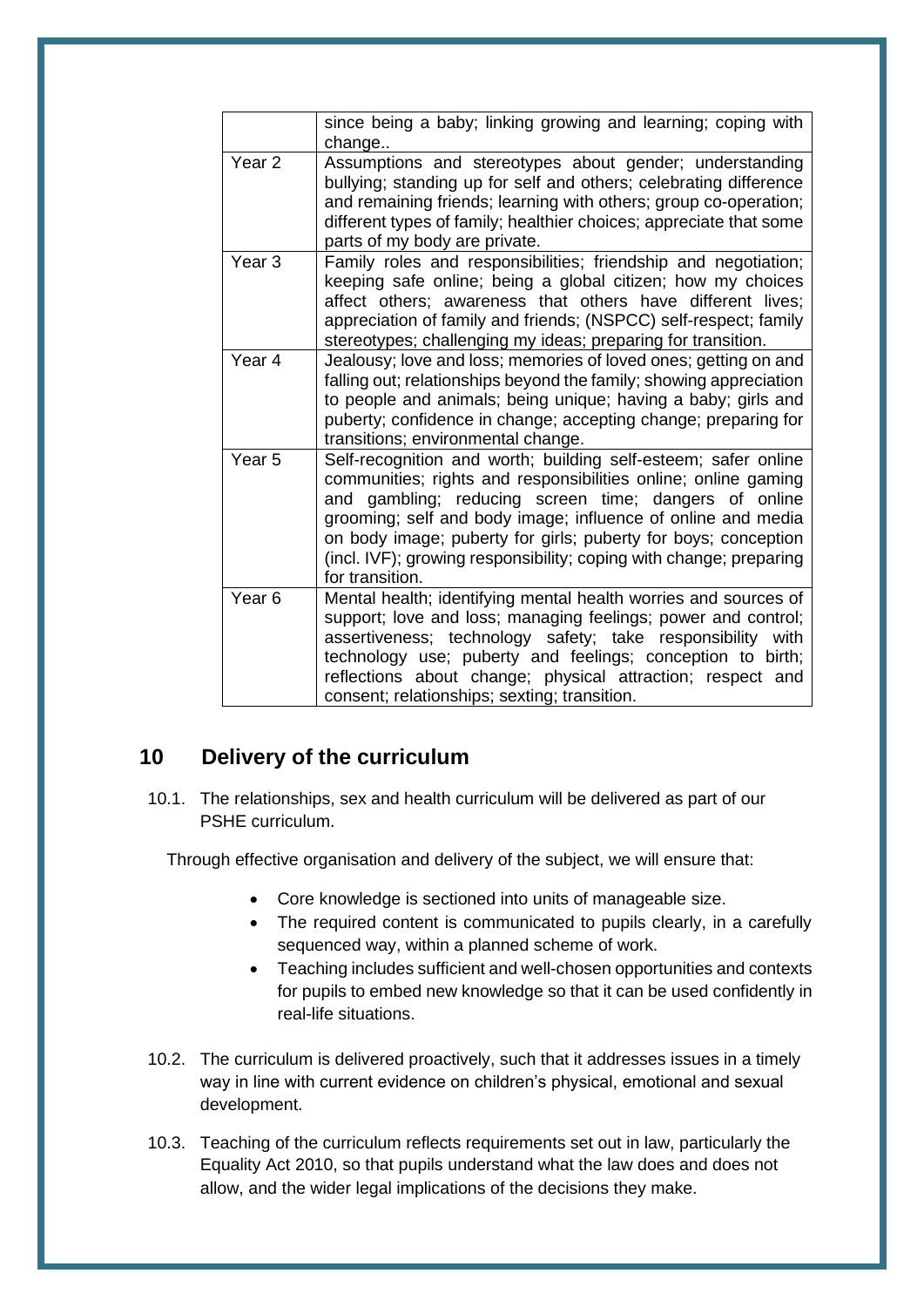- 10.4. Pupils will be taught the facts and the law about sex, sexuality, sexual health and gender identity in an age-appropriate, inclusive and respectful way. We will endeavour to support all pupils to feel that the content is relevant to them and their developing sexuality.
- 10.5. The school will ensure that all teaching and materials are appropriate for the ages of the pupils, their religious backgrounds, their developmental stages and any additional needs, such as SEND.
- 10.6. Lesson plans will provide appropriate challenge for pupils and be differentiated for pupils' needs.
- 10.7. Classes may be taught in smaller groups, dependent upon the nature of the topic being delivered at the time, and the cultural background of pupils where it is appropriate to deal with these issues with heightened sensitivity.
- 10.8. Throughout every year group, appropriate diagrams, videos, books, games, discussion and practical activities will be used to assist learning.
- 10.9. Inappropriate images, videos, etc., will not be used, and resources will be selected with sensitivity given to the age, developmental stage and cultural background of pupils.
- 10.10. Pupils will be prevented from accessing inappropriate materials on the internet when using such to assist with their learning. The prevention measures taken to ensure this are outlined in the school's E-safety Policy.
- 10.11. Teachers will establish what is appropriate for one-to-one and whole-class settings, and alter their teaching of the programme accordingly.
- 10.12. Teachers will ensure that pupils' views are listened to and will encourage them to ask questions and engage in discussion. Teachers will answer questions sensitively, honestly and in a manner appropriate to the pupil's age.
- 10.13. Teachers will ensure pupils are aware of the expectation of them to participate sensitively and respectfully in class discussions of sensitive issues.
- 10.14. Teachers will stop full class discussions where pupils begin to reveal personal, private information related to sensitive issues. If teachers feel concerned about anything shared by a pupil, they will follow the appropriate response as laid out in the Child Protection and Safeguarding Policy. The programme will be designed to incorporate all pupils, and activities will be planned to ensure all are actively involved.
- 10.15. Teachers will focus heavily on the importance of healthy relationships, though sensitivity will always be given as to not stigmatise pupils based on their home circumstances.
- 10.16. Teachers will ensure that lesson plans are centred around reducing stigma, particularly in relation to mental wellbeing, and encouraging openness through discussion activities and group work.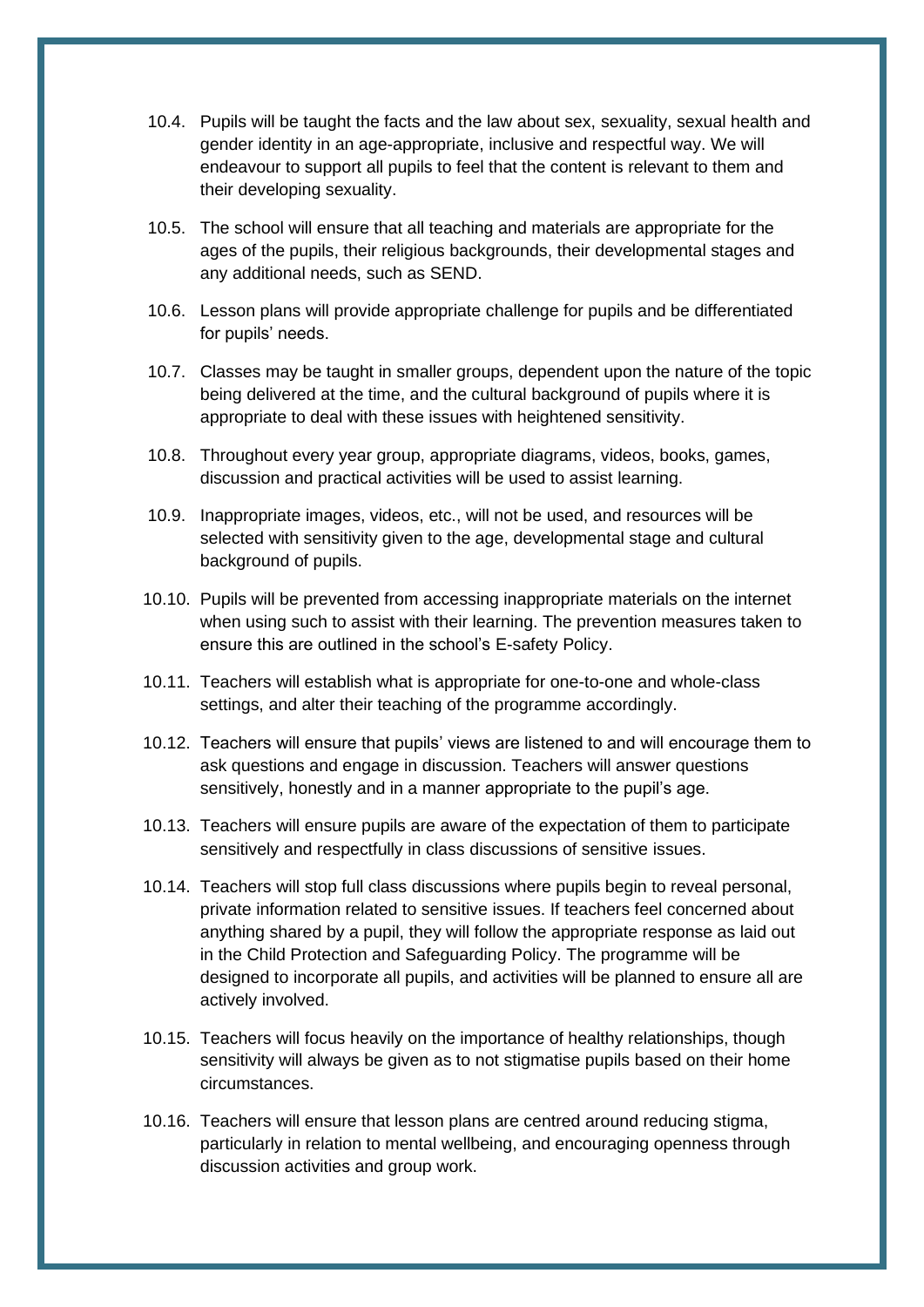- 10.17. Teachers will ensure lesson plans focus on challenging perceived views of pupils based on protected characteristics, through exploration of, and developing mutual respect for, those different to themselves.
- 10.18. Any resources or materials used to support learning will be formally assessed by the subject leader before use to ensure they are appropriate for the age and maturity of pupils, and sensitive to their needs.
- 10.19. In teaching the curriculum, teachers will be aware that pupils may raise topics such as self-harm and suicide. When talking about these topics in lessons, teachers will be aware of the risks of encouraging these behaviours and will avoid any resources or material that appear as instructive rather than preventative.
- 10.20. At all points of delivery of this programme, parents will be consulted, and their views will be valued. What will be taught and how, will be planned in conjunction with parents.
- 10.21. Whilst there are no formal examinations for the relationships*, sex* and health curriculum, the school will undertake informal assessments to determine pupil progress – these include the following:
	- Learners will have the opportunity to reflect on their learning within each lesson
	- Group presentations
	- Group tasks
	- Staff will assess at the end of each unit

## <span id="page-14-0"></span>**11 Working with external experts**

- 11.1. External experts may be invited to assist from time-to-time with the delivery of the programme and will be expected to comply with the provisions of this policy.
- 11.2. The school will ensure all visitor credentials are checked before they are able to participate in delivery of the curriculum, in line with the Visitor Policy.
- 11.3. The school will ensure that the teaching delivered by the external expert fits with the planned curriculum and this policy.
- 11.4. Before delivering the session, the school will discuss the details of the expert's lesson plan and ensure that the content is age-appropriate and accessible for the pupils.
- 11.5. The school will also ask to see the materials the expert intends to use, as well as a copy of the lesson plan, to ensure it meets all pupils' needs, including those with SEND.
- 11.6. The school will agree with the expert the procedures for confidentiality, ensuring that the expert understands how safeguarding reports should be dealt with in line with the Child Protection and Safeguarding Policy.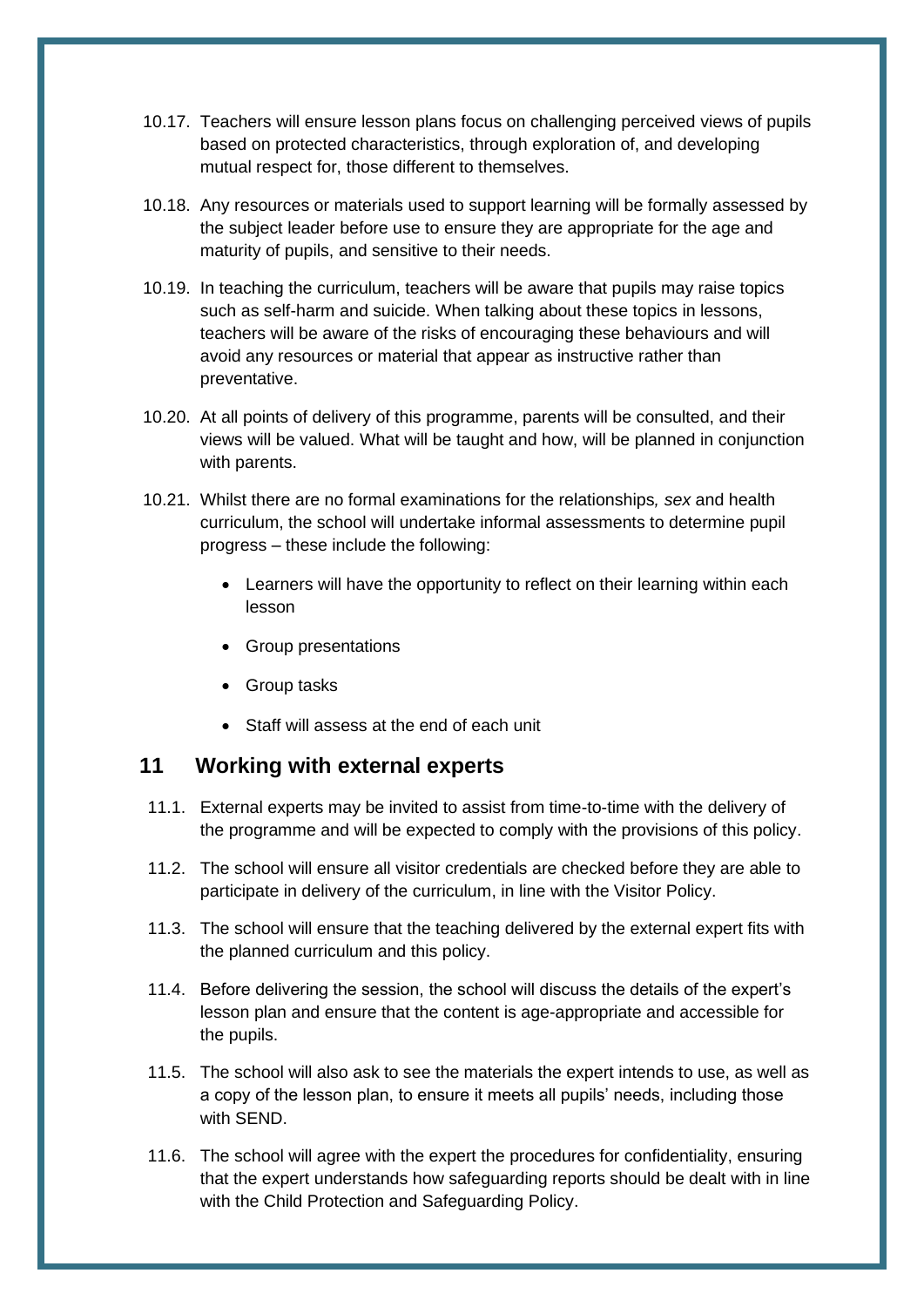11.7. The intended use of external experts is to enhance the curriculum delivered by teachers, rather than as a replacement for teachers.

# **12 Inclusion**

We aim to provide for all children so that they achieve their potential in PSHE regardless of gender, ethnicity or home background. In the main, inclusive practices outlined in the Inclusion, SEN and Pupil Premium policies are adhered to in PSHE.

Briefly, those in need of support are formally identified during pupil progress meetings which are held at least termly but may also be informally identified by the class teacher prior to that. As a result, teachers will arrange to meet with the parents and/or SENCo and /or other senior leaders.

- 12.1. The school is committed to making reasonable adjustments wherever possible to promote accessibility and inclusivity of the curriculum.
- 12.2. The school understands that pupils with SEND or other needs, such as those with social, emotional or mental health needs, are entitled to learn about relationships, sex and health education, and the programme will be designed to be inclusive of all pupils.
- 12.3. Teachers will understand that they may need to be more explicit and adapt their planning of work and teaching methods in order to appropriately deliver the programme to pupils with SEND or other needs.
- 12.4. Provisions under the Equality Act 2010 allow our school to take positive action, where it can be evidenced to be proportionate, to respond to particular disadvantages affecting a group because of a protected characteristic. For example, we could consider taking positive action to support girls if there was evidence that they were being disproportionately subjected to sexual violence of sexual harassment.
- 12.5. When deciding whether support is necessary to support pupils with a particular protected characteristic, we will consider our pupils' needs, including the gender and age range of our pupils.
- 12.6. In order to foster healthy and respectful peer-to-peer communication and behaviour between all pupils, the school implements a Behavioural Policy, as well as a Child Protection and Safeguarding Policy, which set out expectations of pupils.
- 12.7. The school understands that relationships, sex, and health education may include topics which are triggers for teaching staff, and could relate to historic, recent, or current trauma. If this is the case, the school encourages staff to approach their line manager to discuss this.

# <span id="page-15-0"></span>**Curriculum links**

13.1. The school seeks opportunities to draw links between relationships, sex and health education and other curriculum subjects wherever possible to enhance pupils' learning.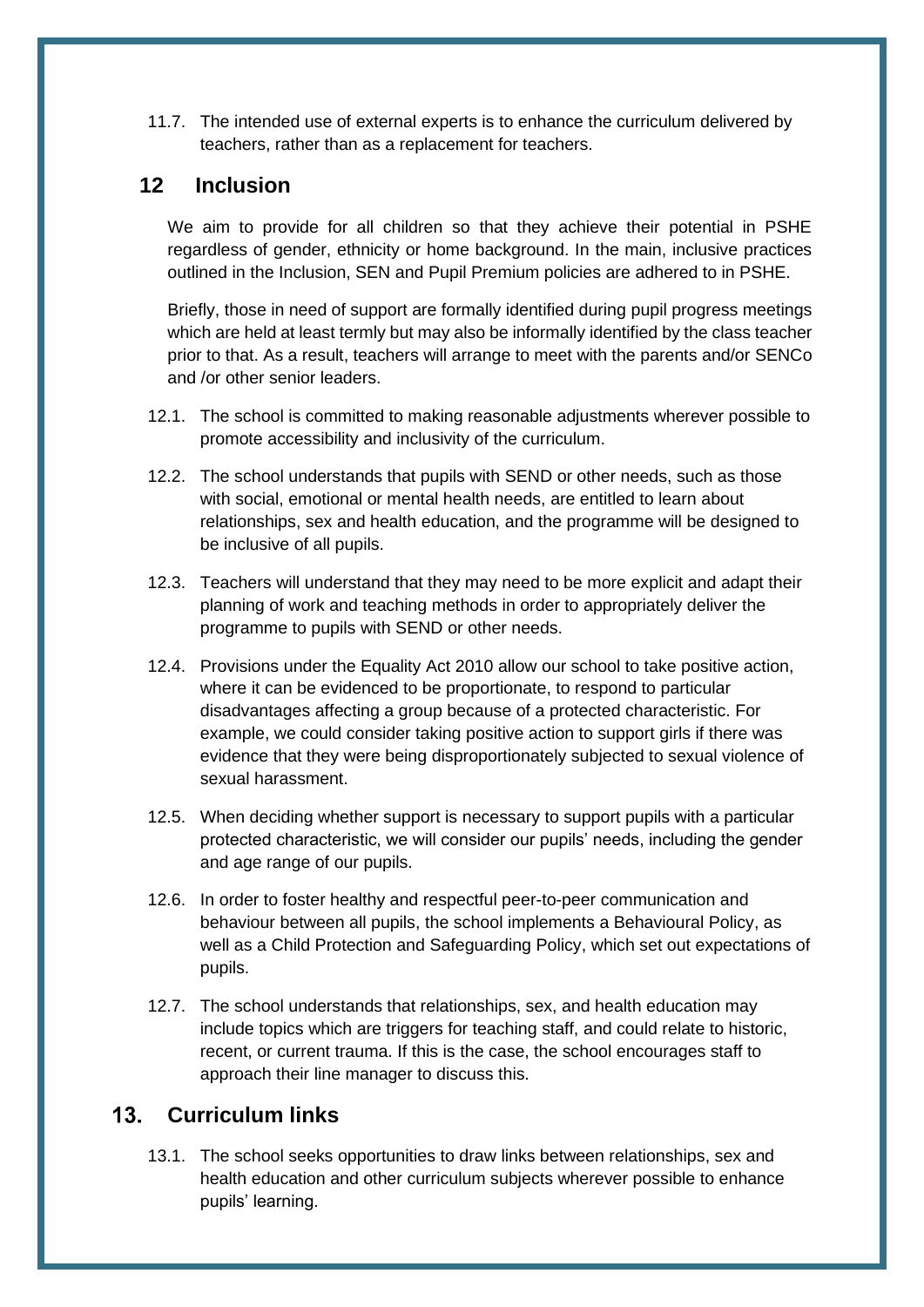- 13.2. Relationships, sex and health education will be linked to the following subjects in particular:
	- **Science** pupils learn about the main external parts of the body and changes to the body as it grows from birth to old age, including puberty.
	- **Computing and ICT** pupils learn about e-safety, including how to use technology safely, responsibly, respectfully and securely, how to keep personal information private and how to access help and support.
	- **PE**  pupils explore various physical activities, are physically active for sustained periods of time, engage in competitive sport and understand how exercise can lead to healthier lifestyles.
	- **Citizenship**  pupils learn about the requirements of the law, their responsibilities and the possible consequences of their actions.
	- **PSHE**  pupils learn about respect and difference, values and characteristics of individuals.

# <span id="page-16-0"></span>**Withdrawing from the subjects**

- 14.1. Relationships and health education are statutory at primary and parents do not have the right to withdraw their child from the subjects.
- 14.2. **As sex education is not statutory at primary level until 2021-22**, other than what must be taught as part of the science curriculum, parents have the right to request to withdraw their child from all or part of the sex education curriculum.
- 14.3. The headteacher will automatically grant withdrawal requests in accordance with point 14.2; however, the headteacher will discuss the request with the parent and, if appropriate, their child, to ensure that their wishes are understood and to clarify the nature and purpose of the curriculum.
- 14.4. The headteacher will discuss with the parent, the benefits or receiving this important education and any adverse effects that withdrawal may have on the pupil – this could include, for example, social and emotional effects of being excluded.
- 14.5. The headteacher will keep a record of the discussion between themselves, the pupil and the parent.
- 14.6. The headteacher will grant a parent's request to withdraw their child from sex education, other than the content that must be taught as part of the science curriculum.
- 14.7. The parent will be informed in writing of the headteacher's decision.
- 14.8. Where a pupil is withdrawn from sex education, the headteacher will ensure that the pupil receives appropriate alternative education.

#### <span id="page-16-1"></span>**Staff training** 15.

15.1. All staff benefit from Jigsaw PSHE training in order to enhance their delivery skills.